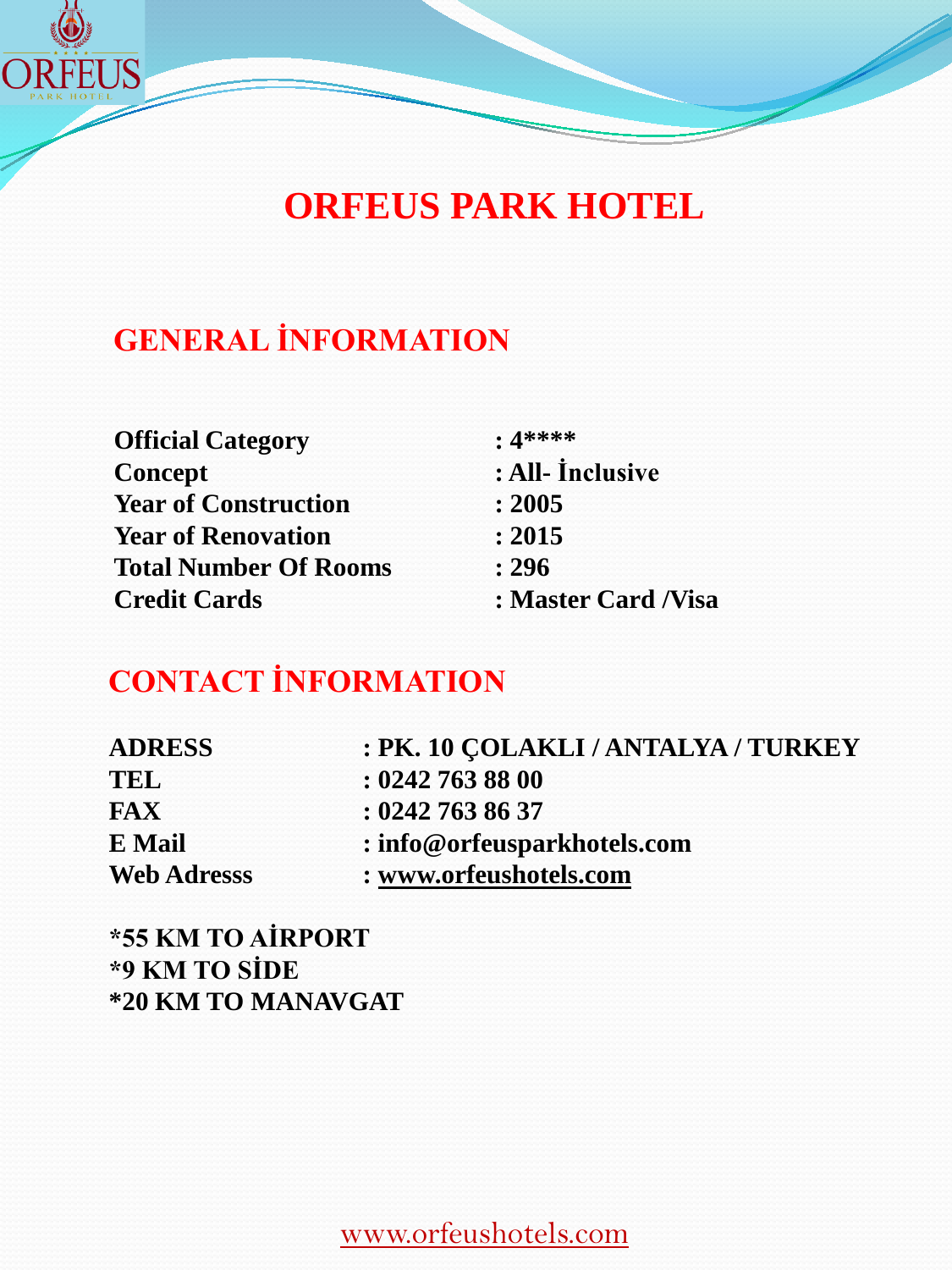

### **ROOM TYPES**

**Standard Rooms : 23 m2 Family Rooms : 43 m2 Handicapped Rooms : 23 m2 All Rooms Air Condition,Safe, LCD T.V.,Minibar,Phone, Ground; Laminant or Ceramics Balcony ; Table and chairs Bath ; Shower Cabin or Bath , Fön, Phone.**

### **BEACH**

**300 mt to Beach Free Shuttle Service Lunch 12:00-14:00 Beach bar, Sunbeds, Sunshades, Beach Towel and Shower**

#### **POOL**

**2 Outdoor Pools Separate Children Pools and 1 İndoor Pool**

| <b>*Main Pool</b>                           | $:700 \; \mathrm{m}^2$  |
|---------------------------------------------|-------------------------|
| <i><b>*Second Pool</b></i>                  | $: 170 \; \mathrm{m}^2$ |
| *Indoor Pool                                | $: 80 \; \mathrm{m}^2$  |
| *Childeren Pool                             | <b>: 3 Time</b>         |
| *Wasserrutschen                             | $: 2$ Time              |
| *Pool Bar                                   | 10:00-24:00             |
| *Sunbeds, Sunshades, Beach Towel and Shower |                         |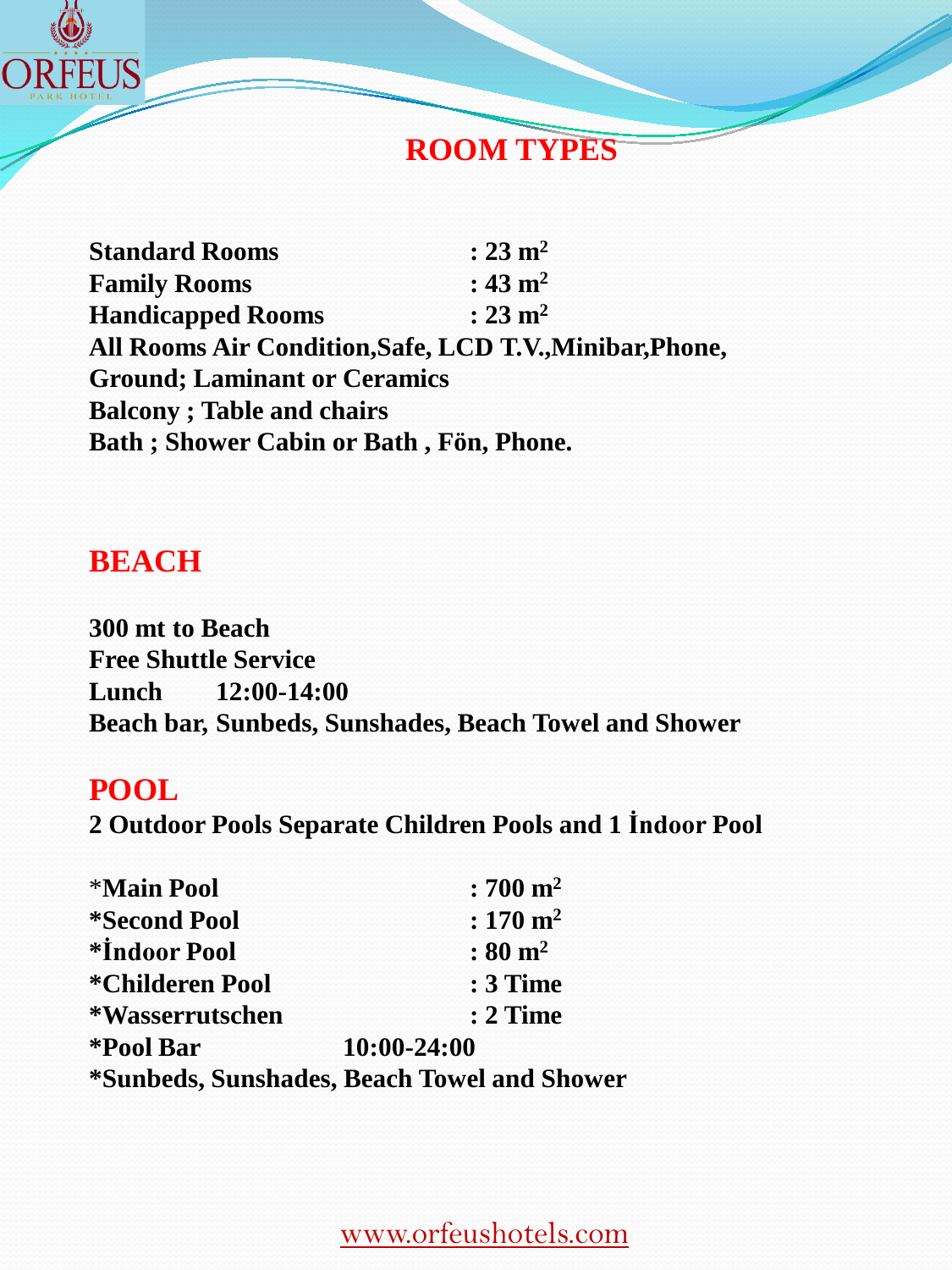

### **SUMMER CONCEPT**

#### **MEALS**

| $07:00 - 10:00$ | <b>Breakfast</b>      | <b>RESTA</b> |
|-----------------|-----------------------|--------------|
| $12:00 - 16:00$ | <b>Snack</b>          | <b>BEAC</b>  |
| $12:00 - 14:00$ | Lunch                 | <b>RESTA</b> |
| $12:00 - 14:00$ | Lunch                 | <b>BEAC</b>  |
| $15:00 - 16:00$ | Ice Cream             | <b>POOL</b>  |
| $16:00 - 17:00$ | <b>Coffe and Cake</b> | <b>POOL</b>  |
| $19:00 - 21:00$ | <b>Dinner</b>         | <b>RESTA</b> |
| $23:30 - 24:00$ | <b>Souptime</b>       | <b>RESTA</b> |
|                 |                       |              |

 $\bf RESTAURANT$ **12:00 - 16:00 Snack BEACHBAR**  $RESTAURANT$  $BEACHBAR$ **19:00 – 21:00 Dinner RESTAURANT 23:30 – 24:00 Souptime RESTAURANT**

# **DRİNKS**

| $10:00 - 24:00$       | <b>LOBBY BAR</b>                  |  |
|-----------------------|-----------------------------------|--|
| $10:00 - 24:00$       | <b>POOL BAR</b>                   |  |
| $10:00 - 18:00$       | <b>BEACH BAR</b>                  |  |
| <b>Restaurant Bar</b> | : It will use in the meat time.   |  |
| <b>Minibar</b>        | :Everyday 0,5 l.t bottle of water |  |

**\*İmporte drinks are with fee.**

**\*Alcholic drinks are not allowed to childeren under 16 years served. \*The Hotel Management activities is entitled the position and time change \*Champagnes , Special Wines and whisky of import are with Fee. \*Popcorn , Candy Floos , Room Service and Pressed Fruıt Juıce are with Fee \*Alcoholic drinks are not served For the Breakfast**